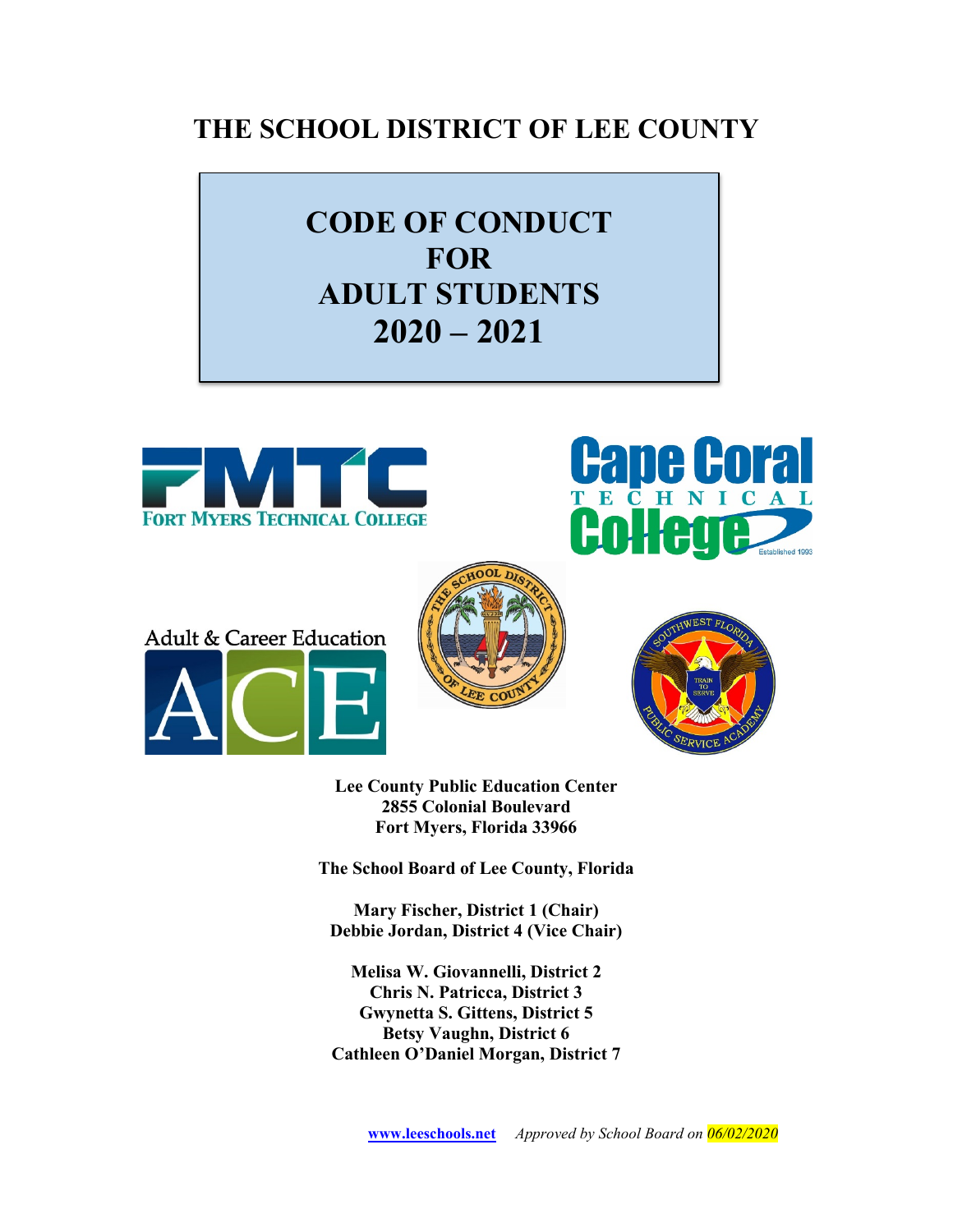

## **VISION**

To be a WORLD-CLASS SCHOOL SYSTEM

### **MISSION**

To ensure each student achieves his/her HIGHEST PERSONAL POTENTIAL

#### **VALUES**

- EXCELLENCE: We are committed to continuously improving the learning and working environment in order to deliver a superior education.
- ► INTEGRITY: We are honest, fair, and open in all of our interact<br>► HIGH EXPECTATIONS: We establish challenging goals for our students and employees. INTEGRITY: We are honest, fair, and open in all of our interactions.
- students and employees.
- **ACCOUNTABILITY:** We take responsibility for our actions and their results.
- **BELIEF IN STUDENTS:** We believe in individualized instruction designed to meet the academic, social, and emotional needs of each learner.
- PROFESSIONALISM: We demonstrate our passion for our profession by maintaining expertise in our field and holding ourselves to the highest possible standard of conduct.

# **LONG-TERM OBJECTIVES**

- $\triangleright$  Increase Academic Achievement Division and Department goals/KPIs related to increasing academic achievement.
- Increase College and Career Readiness Division and Department goals/KPIs related to increasing college and career readiness.
- $\triangleright$  Increase Workforce Success Division and Department goals/KPIs related to increasing workforce success.
- $\triangleright$  Increase Operational Efficiency and Effectiveness Division and Department goals/KPIs related to increasing organizational efficiency and effectiveness.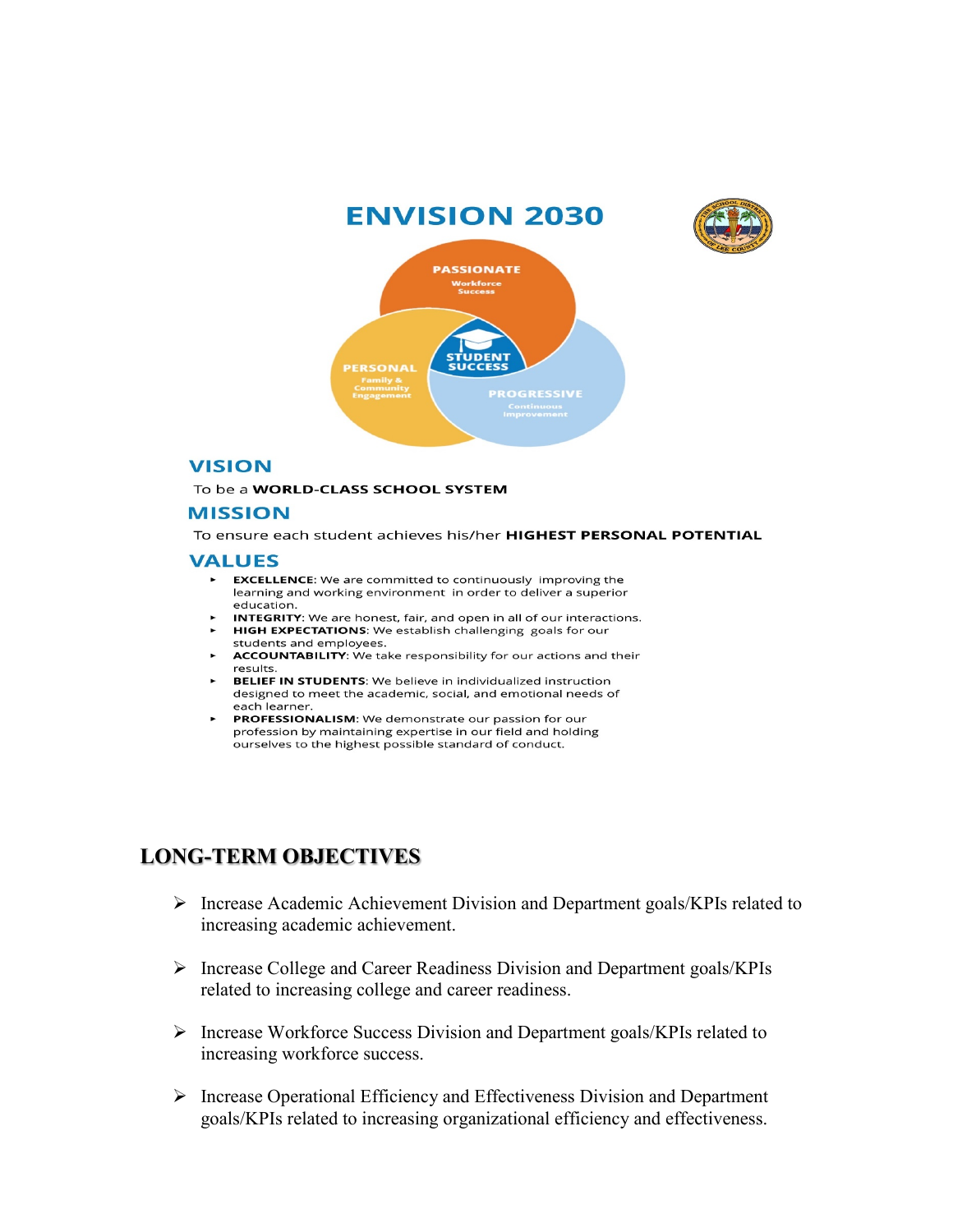# **TABLE OF CONTENTS**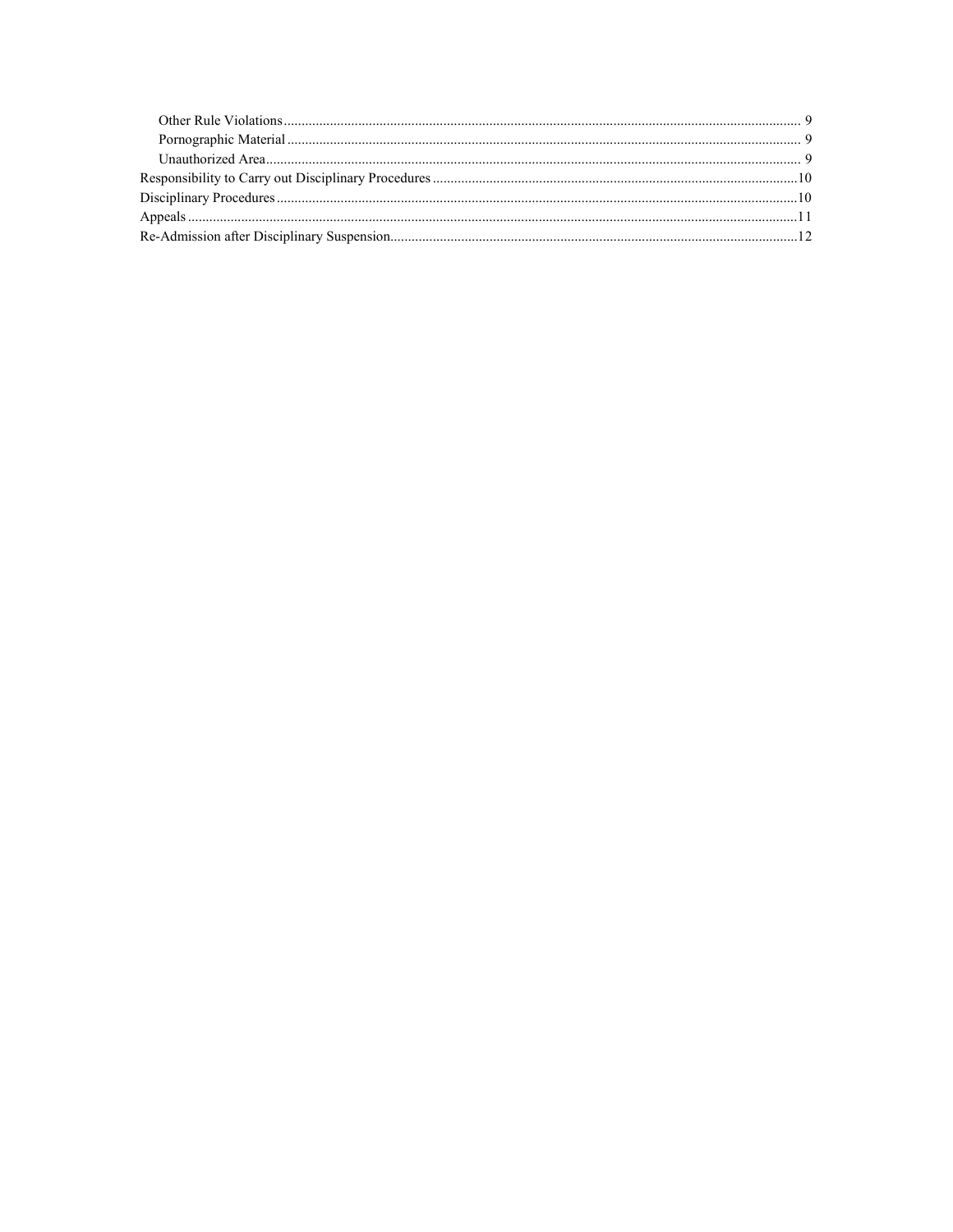# **CODE OF CONDUCT FOR ADULT STUDENTS**

By applying and registering at a Lee County Technical College, or a Lee County Adult Education Program, all students agree to abide by all regulations, as published in the school catalog, the student handbook and other school publications, as well as federal, state and local laws.

As a post-secondary and adult education institution, the college or school expects students to be mature and responsible citizens at all times and places. Any student whose conduct or dress is in violation of the law, is a public nuisance or is deemed improper and detrimental to the school, and/or does not abide by the policies of a program may be subject to disciplinary action, including probation, suspension, withdrawal or denial of reenrollment.

All high school students that attend an Adult Education Program at the Lee Technical Colleges or any other Adult Education sites are subject to the School District of Lee County Code of Conduct for Students – Grade 6 to Grade 12.

# **SCOPE OF AUTHORITY**

The Principal, Director, or Coordinator has the right to determine the appropriate response for the misconduct and the corresponding level of the offense based on the facts and circumstances of the incident in accordance with Florida statutes sections 1003.31 or 1006.61.

Proceedings of the investigation of each case and the action taken will be officially recorded. Students are expected to respect the rights and welfare of other members of the school community and its guests. This district recognizes that a thoughtful and reasoned search for truth can be conducted only in an atmosphere that is free of intimidation and coercion. As such, violence, the threat of violence, disruption to the learning process and intimidation are unacceptable to the adult learning community. Students are expected to assume full responsibility and will be held accountable for their individual or collective actions.

Certain conduct and actions while on campus shall be considered improper conduct and shall be subject to disciplinary action which may include suspension or withdrawal. Each case will be reviewed on an individual basis by the director or his/her designee giving each student the fundamental right of procedural due process. The degree of formality associated with a conference or hearing in the determination of a suspension or withdrawal will depend upon the nature of the offense and the severity of the sanctions that may be imposed as a result. Only the Principal, Director, Coordinator, or their designee has the authority to suspend a student. Only the Principal, Director, or Assistant Director has the authority to withdraw a student.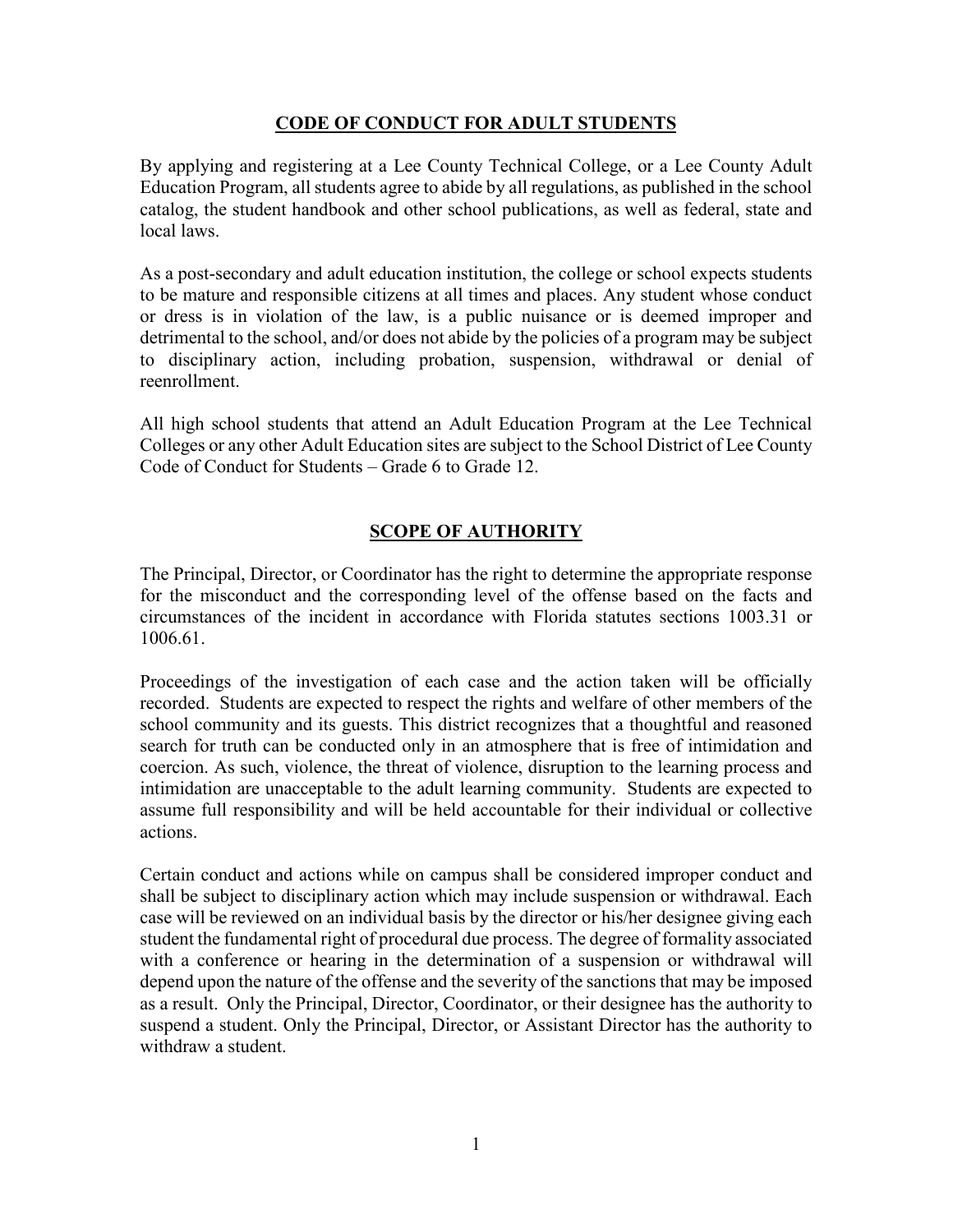## **STATEMENT OF NON-DISCRIMINATION POLICY**

The School Board of Lee County, Florida does not discriminate nor tolerate discrimination on the basis of race (including anti-Semitism), color, ethnicity , national origin, sex , sexual orientation, gender identification, gender expression, disability (physical or mental), pregnancy, marital status, age (except as authorized by law), religion, military status, socioeconomic status, linguistic preference, genetic information, ancestry, or any other reason protected under applicable federal, state, or local law in the provision of educational programs, activities or employment policies as required by Title II, Title VI, and Title VII Civil Rights Act of 1964 including, Title IX of the United States Education Amendments of 1972, Age Discrimination in Employment Act of 1967 (ADEA), Individuals with Disabilities Education Act (IDEA), Section 504 of the Rehabilitation Act of 1973, Florida Civil Rights Act of 1992, Genetic Information Nondiscrimination Act of 2008, Americans with Disabilities Act of 1990 (ADA) and the Amendment Act of 2008 (ADAAA), and the Florida Educational Equity Act of 1984. The School Board also provides equal access of its facilities to youth groups, as required by the Boy Scouts of America Equal Access Act. Any sections of the District's collectively bargained, negotiated agreements dealing with hiring, promotion, and tenure will contain a statement of nondiscrimination similar to that in the Board's statement above. As required by Florida's Educational Equity Act, the Superintendent shall submit an annual equity report addressing the District's educational and employment practices. The School Board of Lee County, Florida, prohibits retaliation by any District personnel against a person for reporting, filing or being a witness in a discrimination (including harassment) charge, complaint, investigation or lawsuit associated or in connection with this policy. Established grievance procedures and appropriate discrimination complaint forms are available from the Office of Civil Rights & Equity, Academic and Student Support Services or the Equity Coordinator at each school. Complaints/inquiries regarding compliance with these regulations may be submitted in writing to: For Employees: Office of Civil Rights & Equity Compliance at (239) 337-8134 or at [CivilRightsEquity@leeschools.net.](mailto:CivilRightsEquity@leeschools.net) For Students: Office of Positive Prevention at (239) 939-6858.

**Student-Related Equity Issues Director of Positive Prevention The School District of Lee County 2855 Colonial Blvd Fort Myers, FL 33966 (239) 939-6858 TTD/TTY (239) 335-1512**

**Employee-Related Equity Issues Coordinator of Equity and Civil Rights The School District of Lee County 2855 Colonial Blvd Fort Myers, FL 33966 (239) 335-1447 TTD/TTY (239) 335-1512**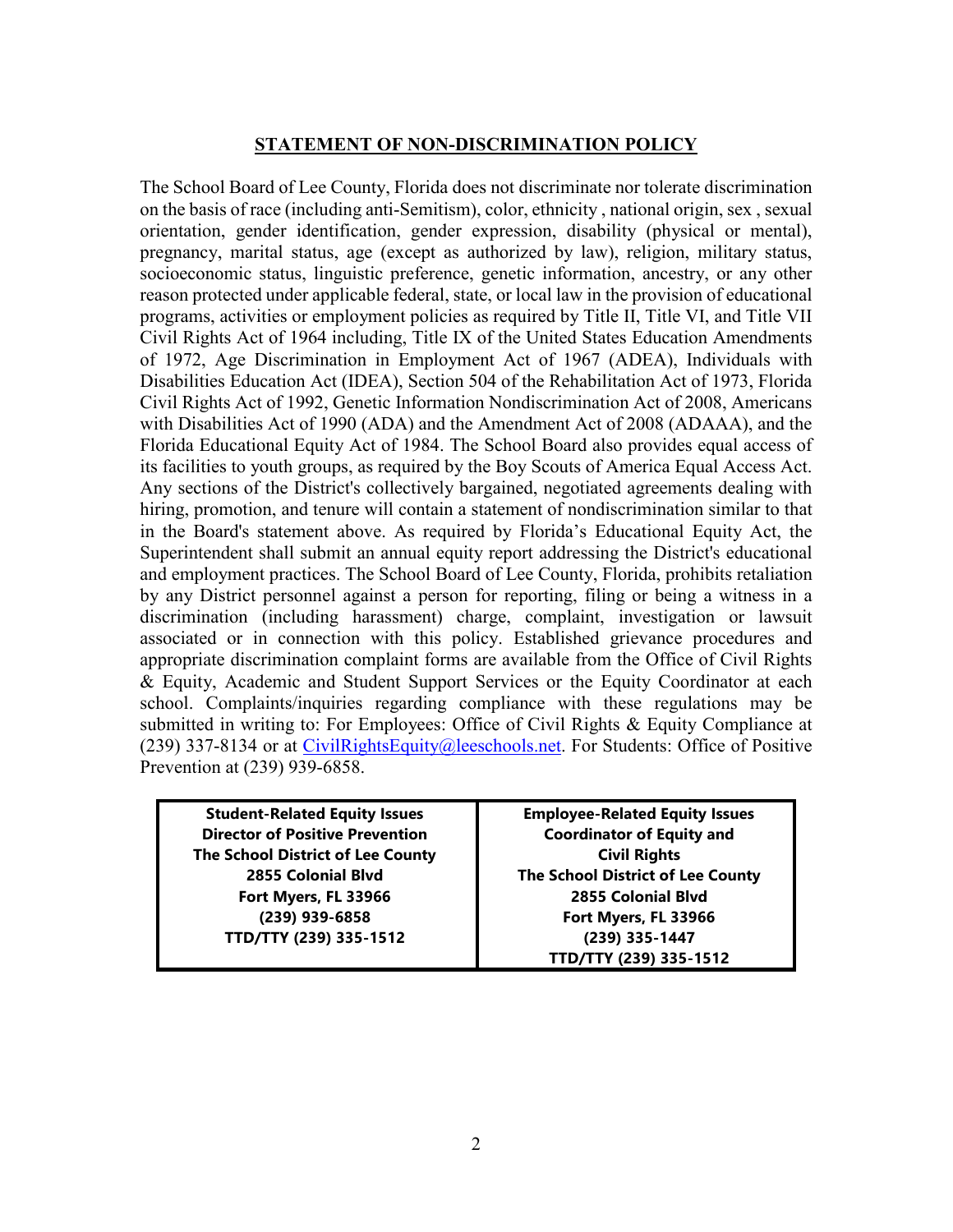#### **DIVERSITY**

The School District of Lee County is committed to building and maintaining a diverse, accessible, civil, and supportive learning community. It fosters respect and understanding among all cultures and all individuals who work, study, live, and teach within this community. Bigotry, expressions of hatred or prejudice, behaviors that infringe upon the freedom and respect that every individual deserves, and harassment of any kind transgress the school's purposes and values. Just as learning benefits from the interplay of teaching and scholarship in a variety of disciplines, so does the school community learn and profit from diverse cultures and perspectives.

#### **FEDERAL DRUG-FREE SCHOOL ACT**

Federal legislation has been passed as part of the war on drugs. This legislation is intended to convey to students of any institution receiving federal funds (contracts, grants, student financial aid, etc.) the health risks which exist for those who abuse alcohol or drugs. In addition, penalties for those who violate school standards are in place and consistently enforced.

#### **DRUG-FREE SCHOOLS**

The unlawful manufacture, distribution, possession or use of a controlled substance or the unlawful possession and use of alcohol is wrong, harmful, and prohibited in or on The School District of Lee County owned and controlled property or as part of any of its activities.

#### **TOBACCO-FREE CAMPUS RULE**

To provide a safe and healthful environment for employees, students, and visitors, and to minimize costs associated with health issues related to tobacco use, the use of tobacco products is prohibited on any and all property, including land, buildings, or vehicles, owned or operated by The School District of Lee County, whether indoors or outdoors, all day, every day, whether school is in or out of session. For purposes of this rule, "Use of Tobacco" Products" means smoking, burning, chewing, snuffing, dipping, or otherwise ingesting or deriving the effects of tobacco and shall include the use of tobacco-like substances or products intended to provide or simulate the effects of tobacco including, but not limited to, electronic cigarettes or similar devices.

#### **SEXUAL HARASSMENT POLICY**

Sexual harassment undermines the integrity of the academic and work environment and prevents its victims and their peers from achieving their full potential. All members of the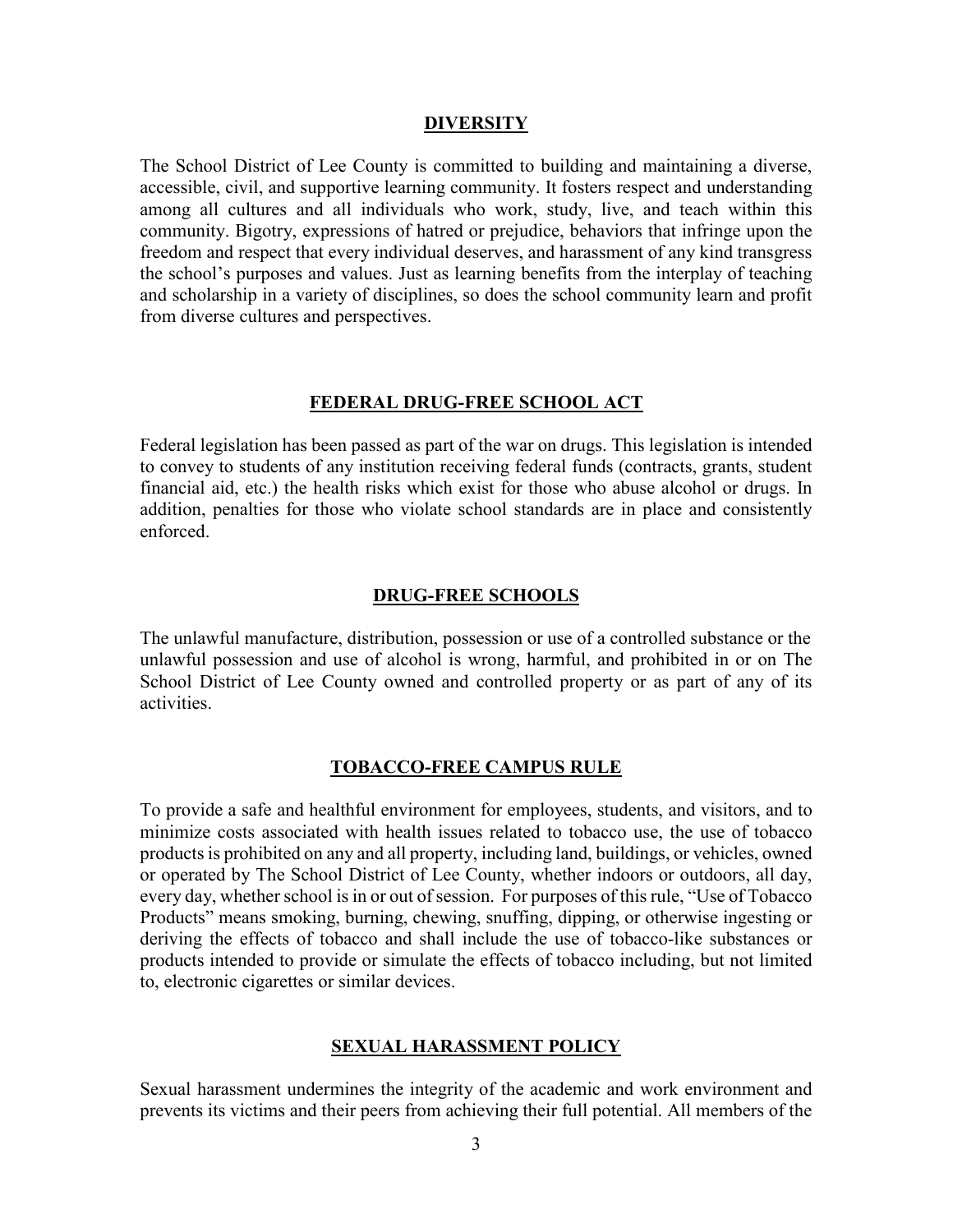school community are entitled to work and study in an atmosphere free from sexual overtures or innuendoes that are unsolicited and unwelcome. It is the particular responsibility of those members of the school community who hold positions of authority over others to avoid actions that are or can be considered sexually abusive or unprofessional. The school provides an equity coordinator for help in these matters.

# **ANTI-BULLYING INFORMATION**

The Jeffrey Johnston Stand-Up-for-All-Students Act became a law in June 2008. The School Board of Lee County has approved a board policy which states their guidelines for the identification and reporting of bullying, expectations for behavior, procedures, and consequences regarding bullying and harassment. In short, The School District of Lee County will not tolerate any form of bullying or harassment between students and/or adults on our school campuses. Our goal is protection of our students and provision of a safe and nurturing educational environment for all of our students and staff.

# **FAMILY EDUCATIONAL RIGHTS AND PRIVACY ACT OF 1974 (FERPA) RELEASE**

For adult students, the Family Educational Rights and Privacy Act of 1974 (FERPA) Release provides for the confidentiality of student education records. The technical colleges may not disclose educational information nor permit inspection of a student's education records without the written permission of the student unless such actions are covered by certain exceptions as stipulated in FERPA.

## **STUDENT DRESS CODE REQUIREMENTS**

The dress and grooming of students shall contribute to the health and safety of the individual, promote a positive educational environment, and not disrupt the educational activities and processes of the school. These minimum standards of dress and grooming apply to all students in The School District of Lee County. Programs have specific dress code requirements. Student dress code guidelines can be found in the student handbook, program syllabi, or Master Plan of Instruction.

# **DISCIPLINARY SANCTIONS/CONSEQUENCES**

- 1. **Warning:** A written reprimand to the student indicating that repetition of said act will be cause for further disciplinary action; copies of which will be placed in student discipline files.
- 2. **Restitution:** Reimbursement or payment for damage to or misappropriation of property.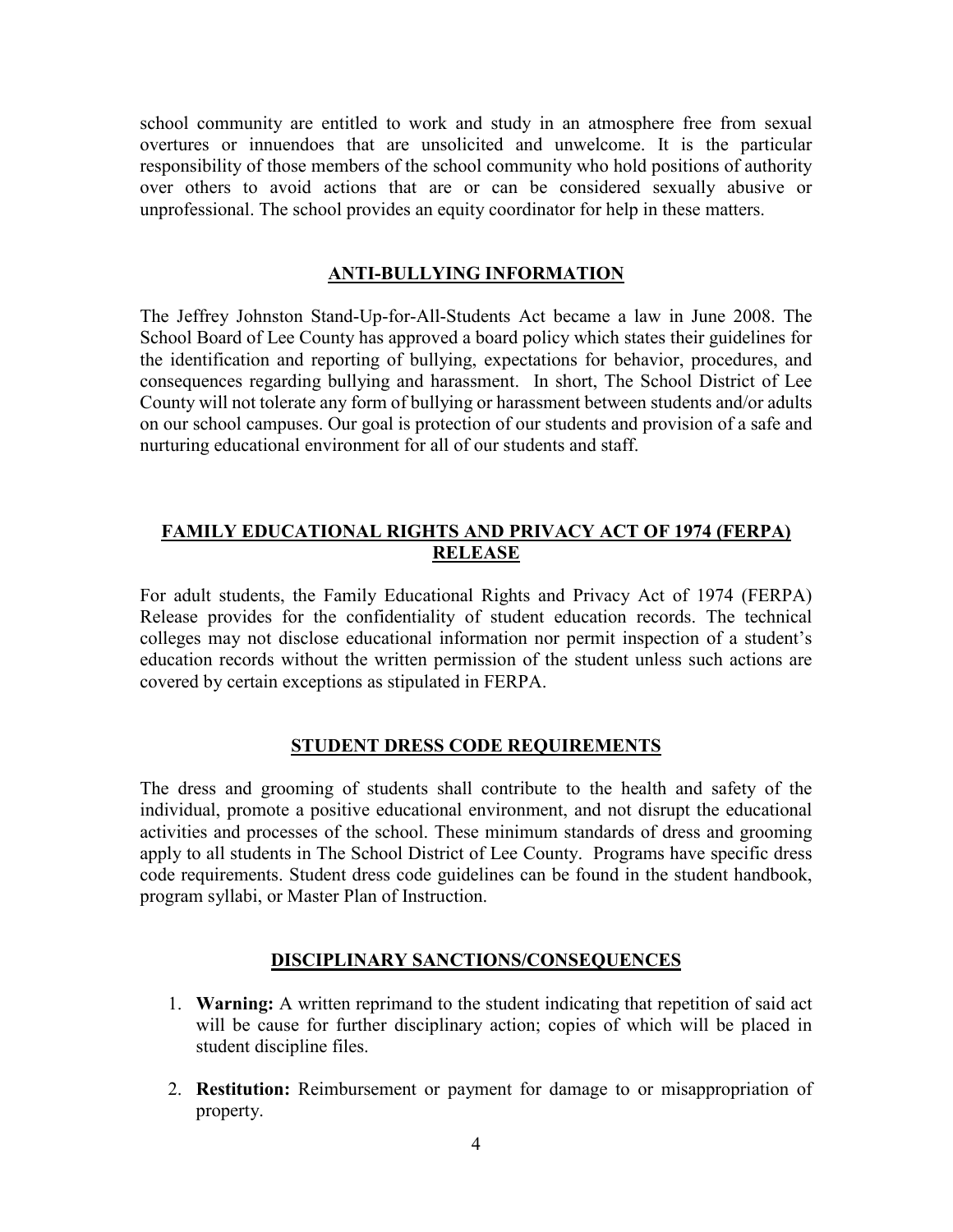- 3. **Suspension:** Exclusion from classes and other privileges or activities, as set forth in the notice of suspension for a defined period of time.
- 4. **Withdrawal:** Disenrollment of the student from school, terminating their status as an enrolled student in the school. In accordance with State Statute 1006.61, this is for a minimum of 2 years.
- 5. **Other:** Other types of discipline, as set forth in school regulations and consistent with the incident involved, such as: a letter of apology to aggrieved parties, community service, repair of damages, mandatory attendance of an anger management seminar, etc.

# **DISCIPLINE INFRACTIONS AND CONSEQUENCES**

**ACADEMIC INTEGRITY AND CLASSROOM BEHAVIOR**: Students are expected to be honest in all of their academic coursework and activities. Academic dishonesty, such as cheating on examinations, course assignments or projects, plagiarism, misrepresentation and the unauthorized possession of examination or course-related materials, is prohibited. Intentional obstruction or disruption of teaching, research or lab activities is prohibited.

Offense Consequences: Suspension and/or Administrative Review.

**ADJUDICATED VIOLATIONS OF STATE OR FEDERAL LAW:** Any adjudicated violations of Florida or federal criminal statutes on school premises or at school-sponsored events held off campus will result in disciplinary action.

Offense Consequences: Suspension and/or Administrative Review.

**ALCOHOL:** Possession, use, or under the influence of any alcoholic beverage.

Offense Consequences: Administrative Review.

**ARSON:** Damaging, or attempting to damage, any real or personal property by fire or explosion; intentionally setting a fire on/with school property.

Offense Consequences: Withdrawal from school.

**BATTERY:** Physical use of force or violence by an individual against another; uninvited physical contact with another person, including but not limited to, pushing, shoving, and /or contact via an object.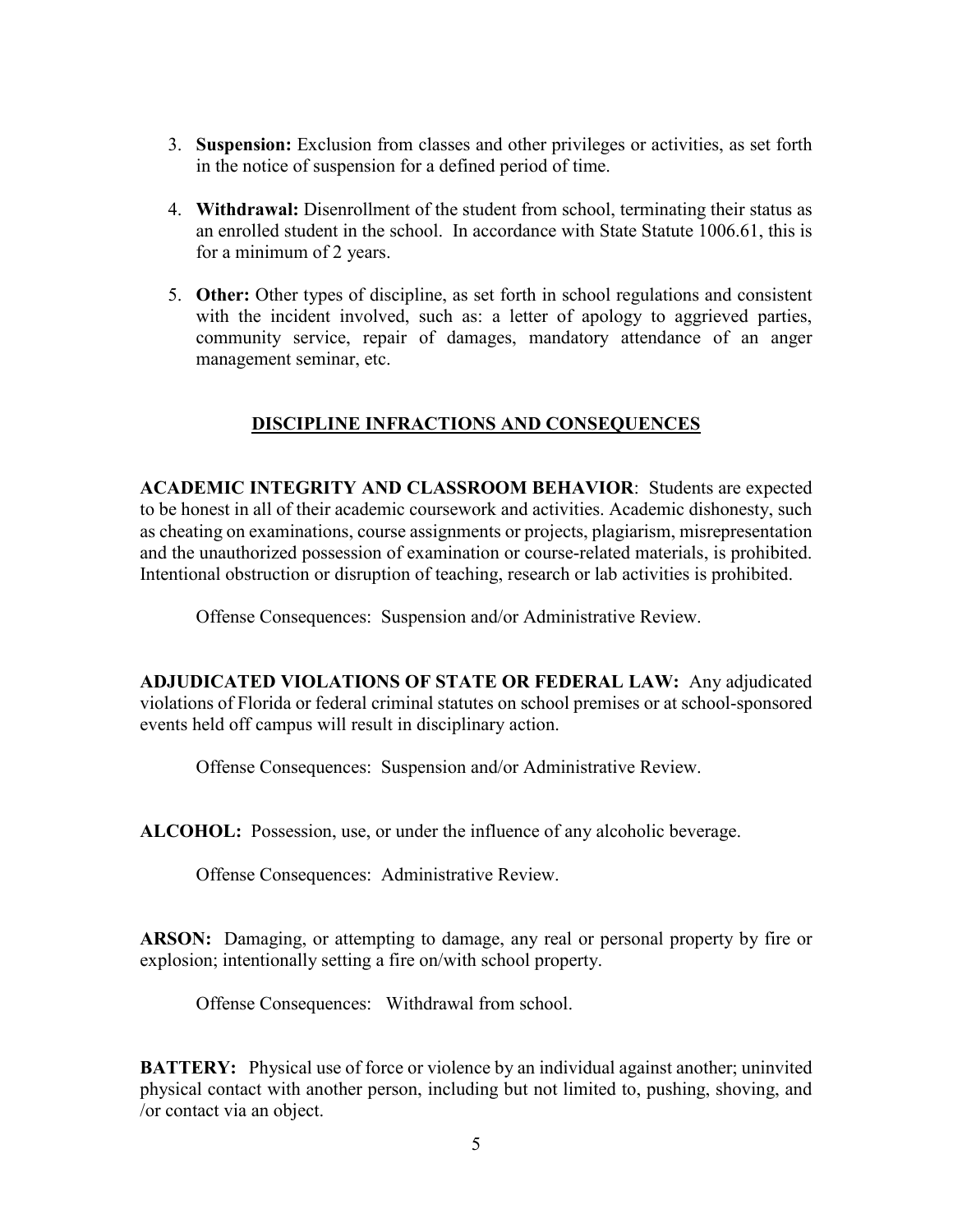Offense Consequences: Suspension and/or Administrative Review.

**BULLYING/HARRASSMENT:** Unwanted and repeated written, verbal, or physical behavior, including any threatening, insulting, or dehumanizing gesture, that is severe or pervasive enough to create an intimidating, hostile, or offensive educational environment, cause discomfort or humiliation, or unreasonably interfere with the individual's school performance or participation.

Offense Consequences: Suspension and/or Administrative Review.

**BREAKING/ENTERING:** Unlawful entry or attempted entry or unauthorized presence in a building or other structure, or conveyance with evidence of the intent to damage or remove property or harm a person(s).

Offense Consequences: Withdrawal from school.

**CELL PHONE USE:** Use of any communication or recording device, such as cell phone, text messaging devices, or digital cameras, during instructional activities, (which is not instructor approved or directly associated to the lesson).

Offense Consequences:  $1<sup>st</sup> - Warning$ ,  $2<sup>nd</sup> Suspension$ , Repeated incidents; Administrative Review.

**CHEATING:** Deliberate distribution or use of information, notes, materials, or work of another person in the completion of an academic exam, test, or assignment.

Offense Consequences: Zero Grade and Administrative Review.

**COMPUTER MISUSE:** Manipulation of computer hardware, software or data, and or the misuse of telecommunication services, including but not limited to: improper use of technology devices, accessing or posting inappropriate information on the internet, at any time on school-owned equipment, or school-owned or maintained network that may interfere with the educational process.

Offense Consequences: Suspension and/or Administrative Review.

**DISRUPTIVE BEHAVIOR:** Participating in and/or encouraging any activity that substantially disrupts the classroom environment or its related function

Offense Consequences: Suspension and /or Administrative Review.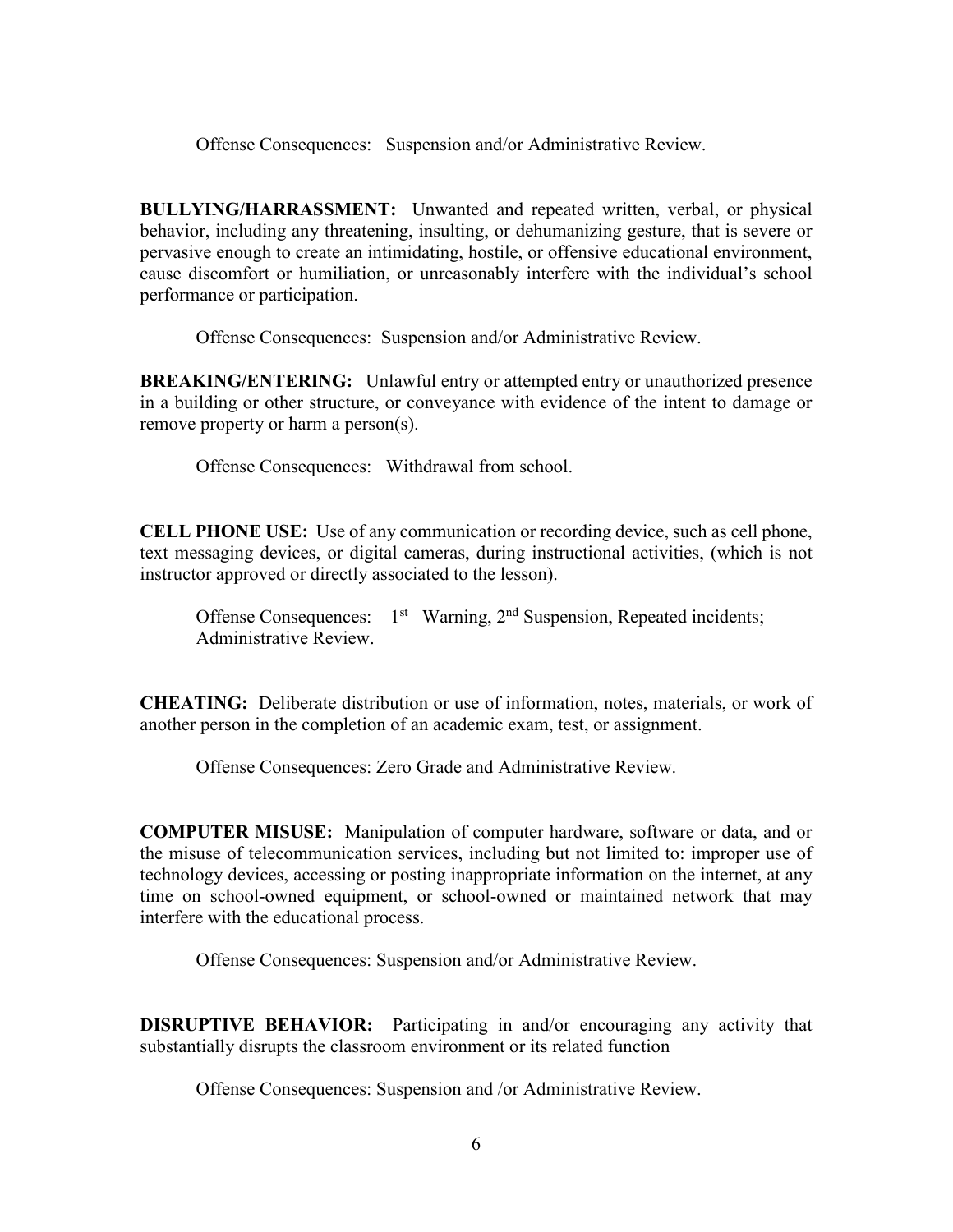**DRESS CODE VIOLATION:** Failure to comply with dress code requirement(s) (Including failure to wear student ID). Repeated violations constitute insubordination.

Offense Consequences: Warning and Correction or Suspension.

**DISRUPTION ON CAMPUS**: Disruptive behavior that poses a serious threat to the learning environment, health, safety, or welfare of others, including but not limited to: making a bomb threat, inciting a riot, initiating a false fire alarm, etc.

Offense Consequences: Withdrawal from school.

**DRUG SALE/DISTRIBUTION:** Manufacture, cultivation, sale, or distribution of any drug, narcotic, controlled substance, substance represented to be a drug, including giving prescription drugs prescribed for someone else to another person.

Offense Consequences: Withdrawal from school.

**DRUG USE/POSSESSION:** Use possession, or under the influence of any drug, narcotic, or controlled substance, including any possession of drug paraphernalia or a student possessing prescription drugs that are not prescribed for him/her.

Offense Consequences: Administrative Review.

**FIGHTING:** Two or more persons mutually participating in the use of force or physical violence that requires physical or verbal restraint or results in injury that requires first aid or subsequent medical attention.

Offense Consequences: Administrative Review.

**FALSIFICATION OR FORGERY:** Deliberately making any false or misleading verbal or written statements on any official correspondence or application, or attendance record keeping device, or falsify any school records.

Offense Consequence: Suspension and/or Administrative Review.

**GAMBLING:** Participating in any form of gambling activities on campus.

Offense Consequences: Suspension and/or Administrative Review.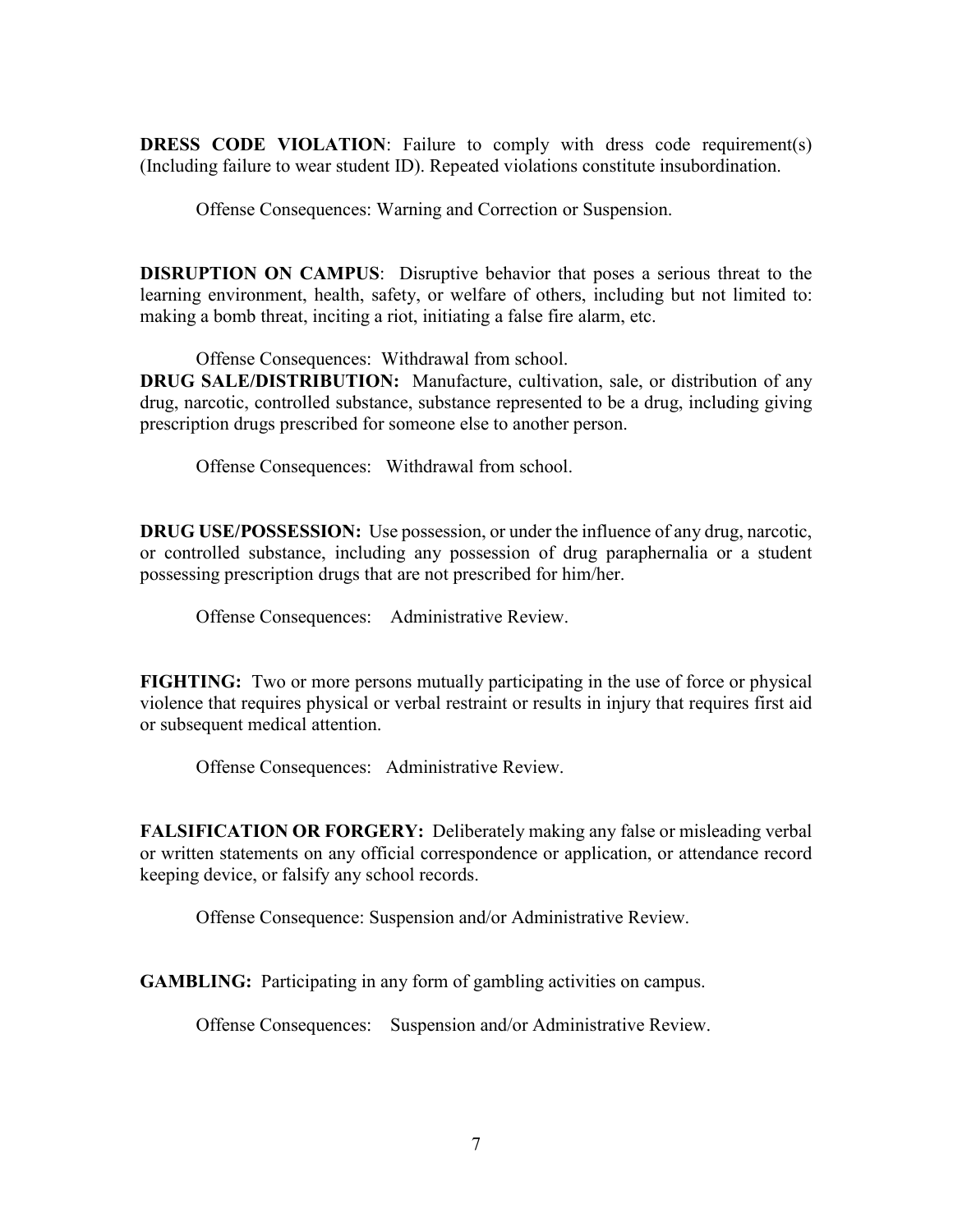**HATE CRIMES:** Incidents of criminal acts that evidence prejudice based on race, religion, ethnicity, color, ancestry, sexual orientation, gender identity, disability, or national origin.

Offense Consequence: Withdrawal from school.

**HAZING:** Hazing is defined as any group or individual action or activity that endangers the mental or physical health or safety or which may demean, disgrace, or degrade any person, regardless of location, intent, or consent of participant(s).

Offense Consequence: Administrative Review.

**INSUBORDINATION/DISRESPECT:** Refusal or failure to follow a direction or an order from a school staff member, or any adult in authority including guest teachers and security personnel. Use of words or acts which demean, degrade, antagonize, or humiliate a person or group of persons.

Offense Consequence: Suspension and/or Administrative Review.

**OTHER MAJOR DISRUPTION**: Any serious, harmful incident resulting in the need for law enforcement intervention.

Offense Consequences: Withdrawal from school.

**SEXUAL HARRASSMENT:** Unwanted verbal or physical behavior with sexual connotations that is severe or pervasive enough to create an intimidating, hostile, or offensive educational environment, cause discomfort or humiliation or unreasonably interfere with the individual's school performance or participation.

Offense Consequences: Administrative Review and/or Withdrawal from school.

**THREAT/INTIMIDATION:** Threat to cause physical harm to another person with or without the use of a weapon that includes all the following elements:

- (1) Intent an intention that the threat is heard or seen by the person who is the object of the threat.
- (2) Fear a reasonable fear or apprehension by the person who is the object of the threat that the threat could be carried out.
- (3) Capability the ability of the offender to actually carry out the threat directly or by a weapon or other instrument that can be easily obtained.

Offense Consequences: Suspension and/or Administrative Review.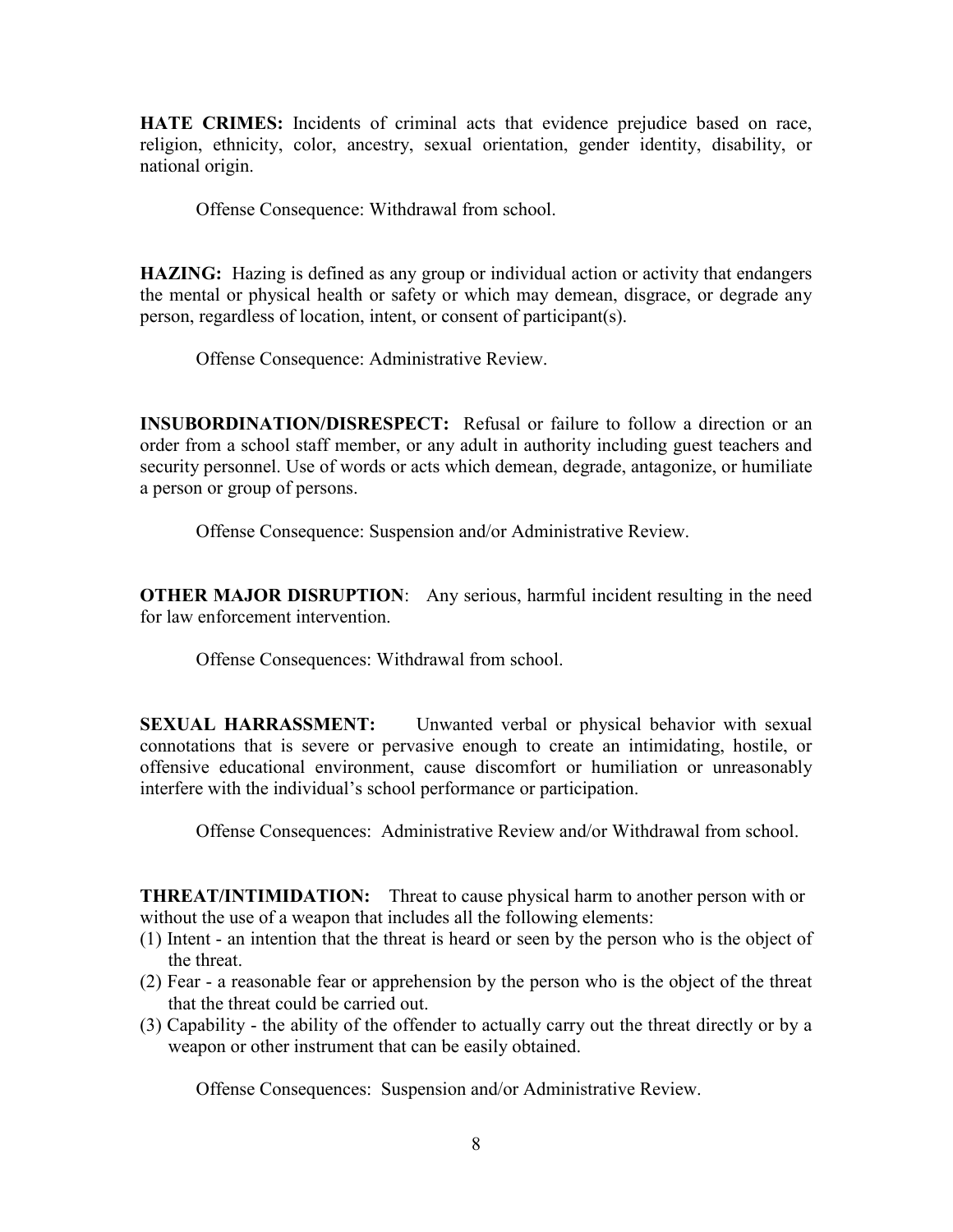**TRESPASSING:** Entering or remaining on school grounds/campus or at a schoolsponsored activity off campus without authorization or being told to leave or while on suspension.

Offense Consequences: Suspension and/or Administrative Review.

**VANDALISM:** Intentional destruction, damage, or defacement of public or private property.

Offense Consequences: Suspension and/or Administrative Review.

**WEAPONS POSSESSION:** Possession of any instrument or object that can inflict serious harm on another person or that can place a person in reasonable fear of serious injury, including but not limited to: any firearms, handguns, Tasers, zip guns, knives, brass knuckles, razor blades, chains, chemical sprays, sharp objects, etc. (Possession includes any location within reach or control of the person, concealed or carried openly, including in vehicle, lockers or back pack.)

Offense Consequences: Suspension and/or Administrative Review.

**OFF-CAMPUS FELONY:** Any student who has been charged with a felony, other than on school property, involving violence, drugs, sexual offense, or weapons.

Offense Consequence: Administrative Review

**PROFANITY:** Use of profanity, and/or vulgar, abusive, or inappropriate language or gestures.

Offense Consequence: Student to Adult Staff: Administrative Review Student to Student: Suspension and/or Admin. Review

**SAFETY VIOLATION:** Engaging in an act that endangers the safety of self or others.

Offense Consequence: Suspension and/or Administrative Review.

**OTHER RULE VIOLATIONS:** Other rule violations that do not fall into categories or other offenses as indicated.

Offense Consequence: Administrative Review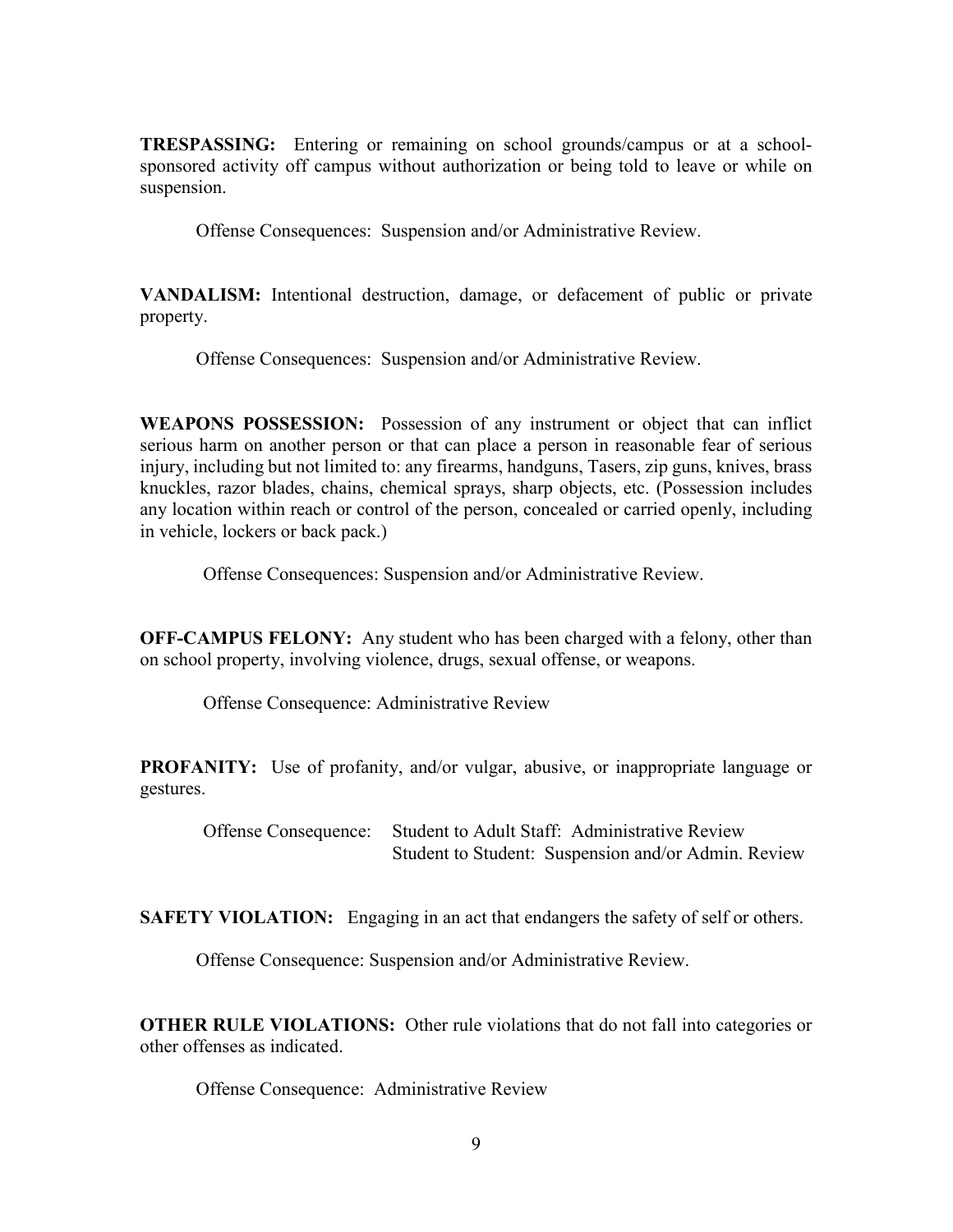**PORNOGRAPHIC MATERIAL:** Possession and/or distribution of any pornographic material.

Offense Consequence: Administrative Review.

**UNAUTHORIZED AREA**: Being present in buildings, rooms, or other areas on school campus that are restricted to student access during all or part of the day.

Offense Consequences: Suspension and/or Administrative Review.

Repeated misconduct during the school year or multiple incidents requiring disciplinary action may result in an Administrative Review and withdrawal from school.

Note: During a period of suspension, the suspended student is prohibited from returning to campus or a school related activity off campus. Violation without the permission of the School Director or designee could result in that student being subject to arrest and prosecution for trespassing.

# **RESPONSIBILITY TO CARRY OUT DISCIPLINARY PROCEDURES**

The Coordinator, Assistant Principal, or Assistant Director (herein referred to as the judicial officer) is designated by the school Principal or Director as the staff member having primary responsibility for the administration of student discipline, including the investigation of alleged student violations of the School's code of conduct. Alleged violations of student regulations or other student misconduct shall be referred to the judicial officer or designated representative by any member of the School community. The judicial officer or designated representative will immediately investigate the situation. The judicial officer or designated representative shall take whatever steps are necessary to determine probable foundation for the alleged infraction.

Lee County Technical Colleges and all Lee County Adult Education Centers will abide by all Florida Statutes and Florida board rules applicable to student discipline. Deliberate care shall be taken to provide for due process and to ensure that students receive fair and equitable treatment and are clearly aware of all their rights.

# **DISCIPLINARY PROCEDURES**

1. Alleged violations of student regulations or other misconduct are to be referred to the judicial officer or designated representative by any member of the school community.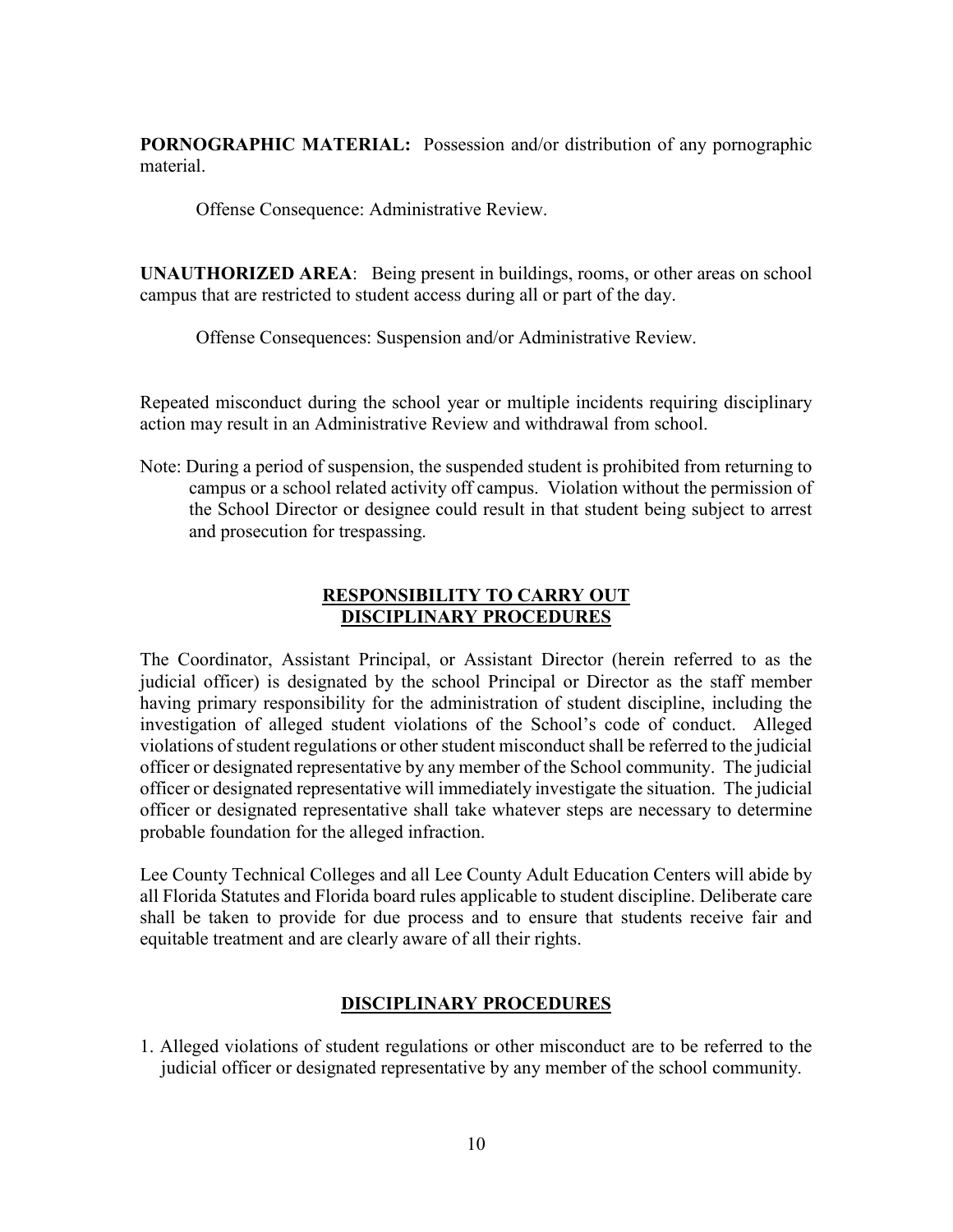- 2. The charges will be investigated by the judicial officer or designated representative, and after careful consideration of the facts, the judicial officer or a designated representative will determine the degree of disciplinary action to be taken, if any. If extenuating circumstances exist, the judicial officer or a designated representative may temporarily suspend a student from attending classes and ban the student from campus, pending the outcome of an Administrative Review.
- 3. If a formal complaint is to be filed against a student, the student will be notified in writing of the nature of the charges against him/her and the date and place of the Administrative Review with the judicial officer or designated representative.
- 4. The student will be notified in writing of the disciplinary action to be taken by the School, if any, as soon as possible following the Administrative Review.
- 5. Action of the judicial officer or a designated representative that would impose a suspension or withdrawal from school may be appealed to the Principal or Director of the School, and if needed, to an appeal committee at the School District of Lee County.

# **APPEALS**

The following procedures are to be followed:

- 1. The appeal must be made in writing within three work days after notification to the student. The appeal must be sent to the Director or Principal. There are three grounds for appeal:
	- (1) Improper disciplinary procedures being followed.
	- (2) New, relevant or mitigating evidence that was unavailable to the student at the time of the original hearing.
	- (3) Sanctions recommended by the original judicial officer are thought to be excessive.
- 2. The student will be notified in writing of the date and place of the appeal hearing. The notice will also inform the student of his/her right to appear at a fair and impartial appeal hearing, present relevant evidence and to bring witness statements on his/her behalf and have the opportunity for cross-examination. At this hearing, the student has the right to a representative of his choice and any fee charged by such a representative shall be the student's responsibility. This representative may act only in an advisory capacity to the student and will not be permitted to otherwise participate in the hearing.
- 3. The judicial officer will be present at the appeal hearing to present testimony, evidence and witness statements on behalf of the school.
- 4. Upon conclusion of the appeal hearing within 3 work days, the Director or Principal will provide the student with written notification of the decision. This notification will include the findings of fact regarding the alleged violation(s) and the degree of disciplinary action.